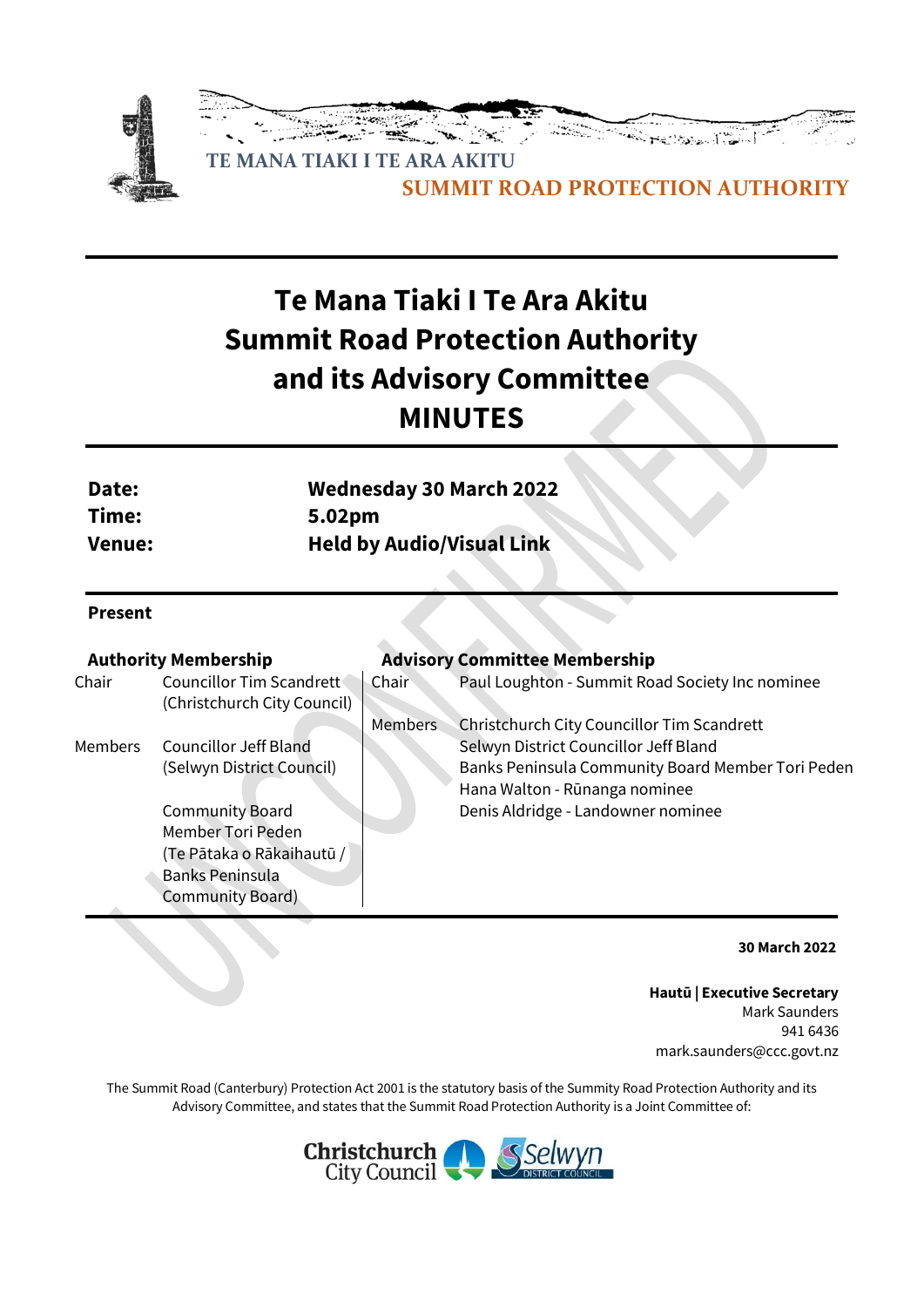

**Secretarial Note:** This meeting was held via audio/visual link on the Zoom platform due to New Zealand being at the red setting of the Covid-19 Protection Framework (the Traffic Alert system) on the date the meeting was scheduled. These minutes provide a written summary of the meeting proceedings.

The agenda was dealt with in the following order.

Te Mana Tiaki I Te Ara Akitu / Summit Road Protection Authority convened at 5.02pm.

# **1. Apologies for the Authority**

There were no apologies received for the Authority meeting.

# **2. Declarations of Interest for the Authority**

No declarations of interest were recorded at the commencement of the Authority meeting. Tim Scandrett declared at interest in the Authority's Item 16 before it was discussed.

# **3. Confirmation of Authority's Previous Minutes**

The Authority Chairperson asked members to confirm that the minutes of the previous Authority meeting held on 26 March 2021 were a true and accurate record of the meeting. No issues or matters concerning the accuracy of the minutes were raised. Tori Peden moved that the minutes be confirmed. The motion was seconded by Authority Chair Scandrett and when put to the vote was carried unanimously.

#### **Authority Resolved SRPC/2022/00001**

That the minutes of the Summit Road Protection Authority meeting held on Friday, 26 March 2021 be confirmed.

Tori Peden/Tim Scandrett **Carried**

### **4. Advisory Committee Membership Changes**

The Authority took the update in the agenda on the membership of the Advisory Committee as read, with advice from staff on the Authority's control of appointments to its Advisory Committee.

Jeff Bland moved that the staff recommendations be adopted. The motion was seconded by Tori Peden and when put to the meeting was carried unanimously.

#### **Authority Resolved SRPC/2022/00002**

That the Authority:

- 1. Records its thanks for the service of Kelvin McMillan on the Advisory Committee and in support of the Authority.
- 2. Requests the contributory councils jointly nominate a new open space expert to the Advisory Committee for the Authority's consideration under section 9(1)(f) of the SRP Act, and note that their appointed nominees to the Advisory Committee under section 9(1)(a), who are presently identical to their appointees to the Authority, will endure postelections until new nominations or retirements may be severally notified to the Authority.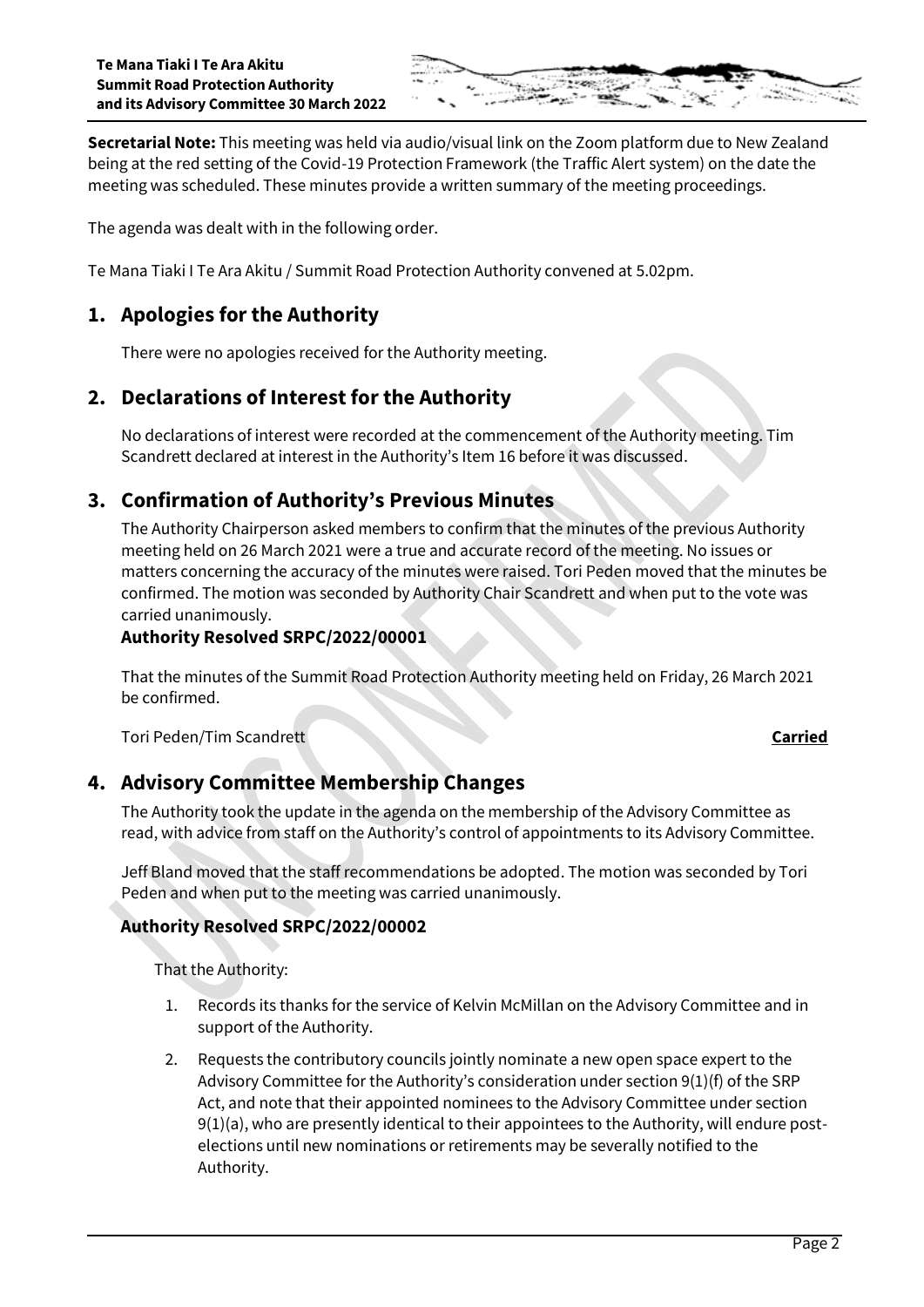

3. Requests the Minister of Conservation nominates a member to the Advisory Committee for the Authority's consideration under section 9(1)(c) of the SRP Act.

Jeff Bland/Tori Peden **Carried**

# **5. Public Participation / Te Huinga Tūmatanui**

#### Te Huinga Whānui / Public Forum

A presentation from Wayne Hamilton and Dean Barker of Fire and Emergency New Zealand (FENZ) was received when the Authority reconvened after the meeting of the Advisory Committee as recorded after Item 15 below.

#### Ngā Huinga Whakaritenga / Deputations by Appointment

No deputations by appointment were received.

#### Ngā Pākikitanga / Presentation of Petitions

No petitions were received.

The Authority at 5.04pm adjourned to hear the consideration of its Advisory Committee which then convened with the Authority to reconvene at the conclusion of its Advisory Committee's meeting.

# **6. Apologies for the Advisory Committee**

There were no apologies received for the Advisory Committee meeting.

# **7. Declarations of Interest for the Advisory Committee**

No declarations of interest were recorded at the commencement of the Advisory Committee meeting. Tim Scandrett declared at interest in the Advisory Committee's Item 12 before it was discussed.

### **8. Confirmation of Advisory Committee's Previous Minutes**

The Advisory Committee Chairperson asked members to confirm that the minutes of the previous Advisory Committee meeting held on 26 March 2021 were a true and accurate record of the meeting. No issues or matters concerning the accuracy of the minutes were raised. Denis Aldridge moved that the minutes be confirmed. The motion was seconded by Tim Scandrett and when put to the vote was carried unanimously.

### **Advisory Committee Resolved SRPC/2022/00003**

That the minutes of the Advisory Committee meeting held on Friday, 26 March 2021 be confirmed.

Denis Aldridge/Tim Scandrett **Carried**

# **9. Summit Road Safety**

City Council Traffic Engineer, Andrew Hensley, updated the Advisory Committee on matters relating to the roads and road safety within the protected land, and the discussion canvassed:

 Crash data – bearing in mind high rate of under-reporting – surprisingly few crashers, with only five reported (four non-injury, one minor injury) relating to inappropriate speed for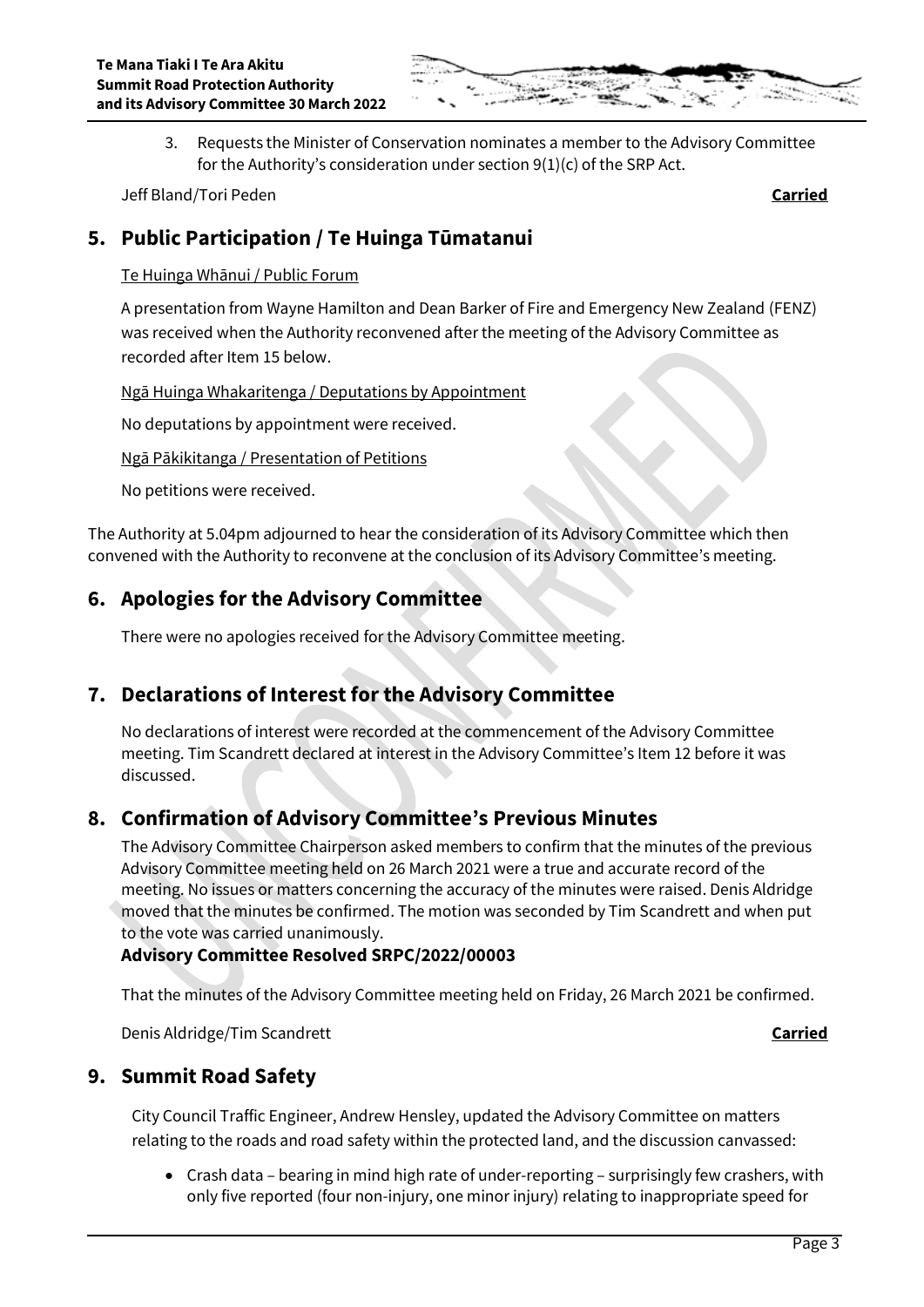conditions and inexperienced drivers. One allegedly swerving to avoid an animal. Down on previous years, but too soon to tell whether speed limit reduction and safety improvements have made significant difference, but tracking in right direction.

- Change on previous years in boy racers issues not being advised to the City Council; know still occurring, but in discussion with Police consensus is that the situation has improved. Will always be some issues, but less prominent. However, job lodged that day from resident advising that situation has not changed, which will be followed up with Police.
- Dyers Pass Road roadworks first stage largely completed. Intersection with Summit Road line marking also completed to position vehicles better and to make them more aware of the intersection and to try to manage speeds. Works have received good feedback from safety audit. Stage two is being prepared down Dyers Pass Road. For the Summit Road intersection, works will look at cutting back more rock from eastern side to improve visibility. View to the right is obscured by bank.
- Crime prevention cameras hoped for next financial year one for Summit Road and Dyers Pass Road intersection by the car park to link through to Police. Another at bottom of Dyers Pass Road at intersection with Main Road / Governors Bay Road, primarily for capturing anti-social behaviour and recording who has been up the road for Police in this connection.
- Little feedback from minor safety improvements done, which is probably encouraging. Overall quieter than other years in terms of issues.

A member commented that Dyers Pass Road feels safer following the works. He also noted the safety reflectors on top of barrier down to Cashmere have tipped over. Staff advised that belief is that someone has driven with a pole out their car window deliberately knocking them over, since have not had issue with that treatment on Sumner Road. Staff have raised the issues with maintenance team.

Another member inquired what the cost of traffic lights for the intersection of Summit Road and Dyers Pass Road would be. Staff advised it would be hard to estimate as the intersection is not set up with electrical services. The member floated the trade off with the investment in the rock removal work, suggesting electrical services to be installed for cameras might be utilised for traffic lights also, though staff noted that the cameras would be solar, and rock work would be done at same time as stage two of the roadworks to minimise cost, but indicated they could inquire with project staff the idea and whether viable with solar.

Staff noted that Dyers Pass Road and Summit Road intersection has quite a good safety record so does not rate too high for priority for such works. Another member noted that Waka Kotahi slow speed intersection options could be more cost effective. Staff noted line marking has effectively had same effect from observations. Another member indicated that traffic lights would be unpopular with residents in the bays.

A member asked about sharing information about cameras with the Community Board, and staff cautioned that would prefer to confirm installation there first, which would not be confirmed until project staff advise.

Another member asked about any car break-ins around Rapaki and Sign of Bellbird, and staff noted there is an ability to move camera around subject to direction of Police. The member considered would be good to have additional cameras.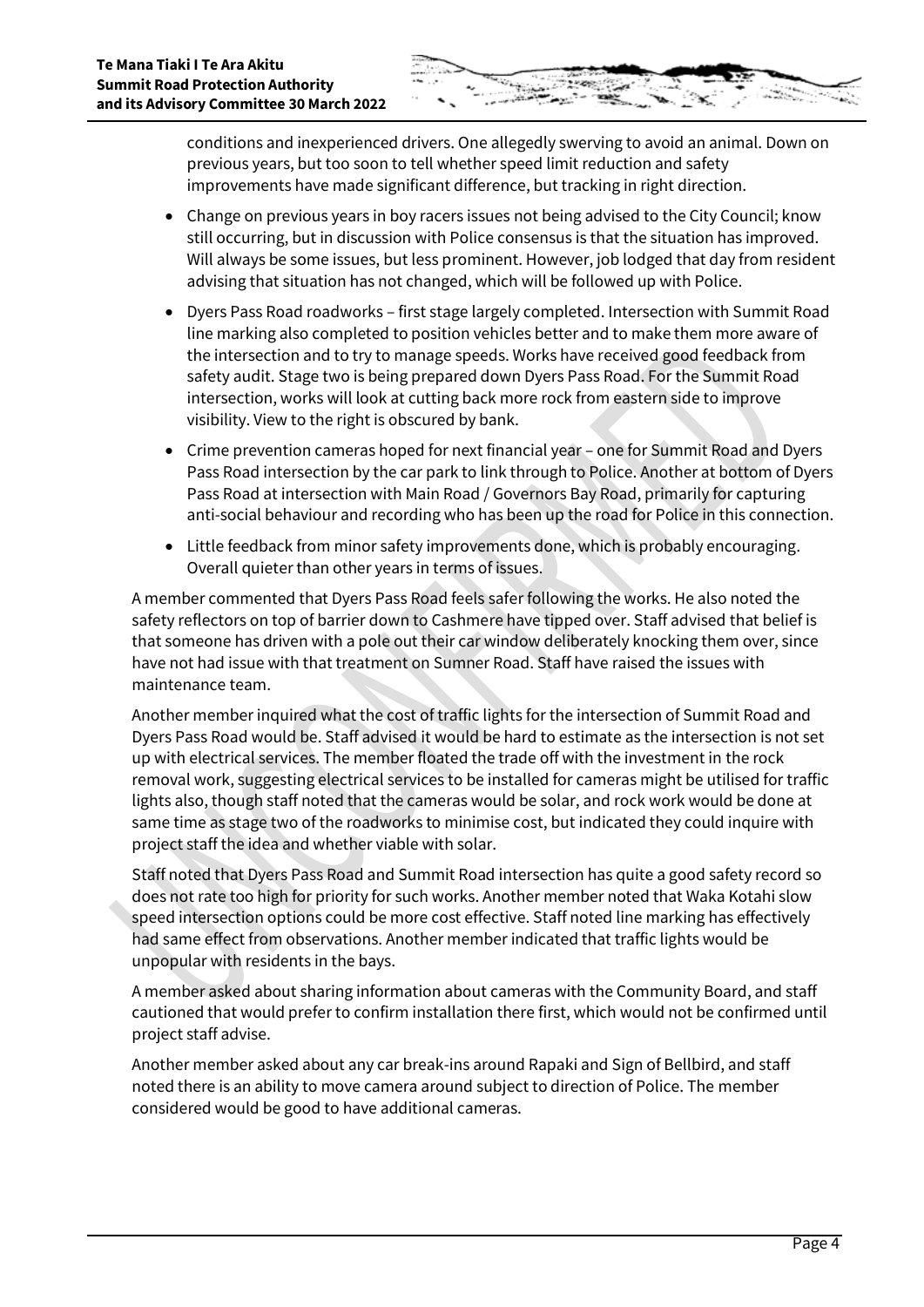

# **10.Head Ranger's Update**

City Council Head Ranger, Paul Devlin, updated the Advisory Committee on matters in his area of work, and the discussion canvassed:

- Ongoing track work along Summit Road.
- Stone wall repairs at Sign of the Kiwi.
- Areas where cars pulling onto side of road causing areas to get muddy have been receiving treatments to restrict and deter such damage.
- Project opposite Sign of the Bellbird progressing with contractor meeting with staff.
- Biodiversity projects underway noted.

#### **10.1 Te Ahi-a-Tamatea – Rapaki Rest Area Preliminary Design**

City Council Head Ranger, Paul Devlin, updated the Advisory Committee on this project to manage the site better and develop car park area, while celebrating its rich history. He also detailed the engagement with the various surrounding owners around the project.

He noted the project is at the conceptual stage only with the design work, describing the preliminary design, which reflects the history of the site and significance of the surrounding tracks.

The design will come again to the Authority when it has had more consultation for feedback.

The members discussed options for toilets and deterring vandalism, receiving advice on issues that could make installing toilets not desirable or appropriate, and the limitations preventing vandalism presents as to what can be installed more generally on the site.

A member also questioned possible use of speed humps, which Mr Devlin and Mr Hensley were open to as a possibility that may assist, noting not all issues with anti-social behaviour are speed related, but speed humps would be worth consideration. They noted speed humps will not prevent burn-out and drifting activity. Other engineering treatments for restricting anti-social behaviour will assist, but are also limited in preventing all problem behaviours. The possible use of cameras and options for monitoring them was also discussed.

Mr Devlin indicated that the activity involved in the project of implementing a design for the site may trigger need for approvals, and they intended to continue design work and bring something back to the Authority at a later date for further discussion (even before any decision may be needed).

The Advisory Committee Chair moved that the Advisory Committee appreciates the submission of the preliminary design for the site and encourages continued work on the preliminary design for subsequent submission to the Advisory Committee of a final design. The motion was seconded by Denis Aldridge and when put to the vote was carried unanimously.

### **Committee Resolved SRPC/2022/00004**

That the Advisory Committee:

1. Appreciates the submission of the preliminary design for the site and encourages continued work on the preliminary design for subsequent submission to the Advisory Committee of a final design.

Paul Loughton/Denis Aldridge **Carried**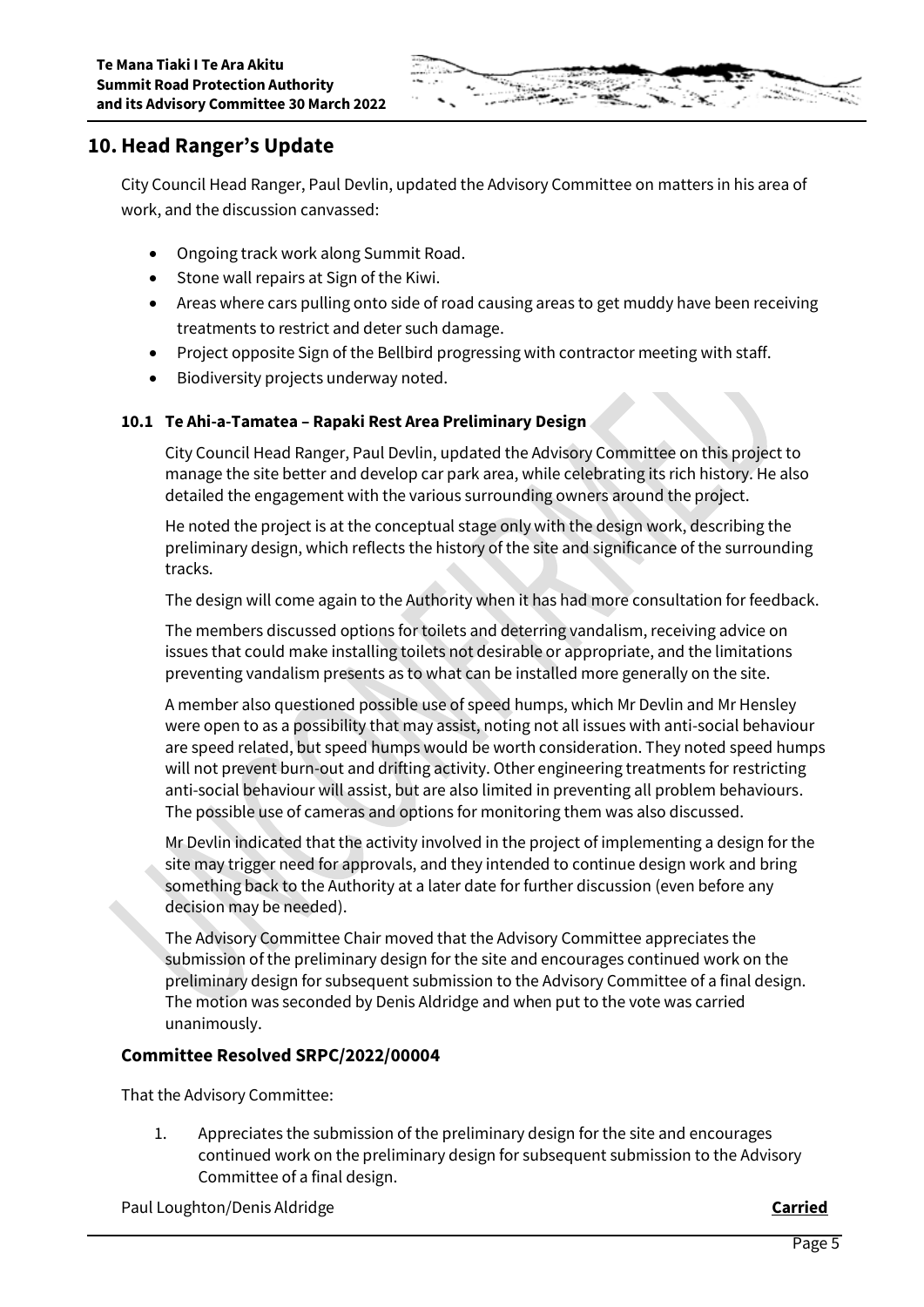# **11. Reform of the Resource Management System**

City Council Planning Manager, Mark Stevenson, presented to the Advisory Committee on:

- Proposed RM reforms.
- Existing relationship between the Resource Management Act (RMA), District Plan and Summit Road (Canterbury) Protection Act (SRP Act).
- How this may change.
- Options for the Authority and next steps.

Mr Stevenson's overview of the proposed RM reforms noted:

- RMA is being reviewed comprehensively. Wide political support for a review.
- Reforms aim to improve environmental outcomes and better enable urban and other development with environmental limits.
- RMA will be replaced by three Acts:
	- Natural and Built Environments Act (NBA) combining district and regional planning functions - Exposure Draft released 2021; Bill being introduced 2022.
	- Strategic Planning Act (SPA) combining strategic RM planning with local and national infrastructure planning – Bill being introduced in 2022.
	- Climate Change Adaptation Act (CCA) Bill expected to be introduced in 2023.
- Issue with the status quo relevant to Port Hills would be degradation of the environment and lack of regulatory control to prevent.
- Government's reform objectives greater focus on outcomes, and limits to be defined. Better adapting to climate change – applicable to fire risk on Port Hills. Reducing regulatory complexity.
- What is in the NBA Exposure Draft environmental limits indicated at a high level. List of matters not included in the draft as matters not indicated for direction yet.

The relationship between the RMA, District Plan and SRP Act was presented as:

- District Plan/RMA and SRP Act both manage subdivisions, structures and activities such as planting, quarrying and earthworks to protect natural and landscape values.
- Both require consent to undertake such activities in specified areas.
- Provision for joint hearings for consents under the RMA and SRP Act.
- District and Regional Council to be guided by the SRP Act, but RMA prevails in the case of conflict.
- Summit Road Protection Authority deemed an affected local authority to be consulted for proposed District/Regional Plans and Regional Policy Statements and must be provided with copies.

It was noted that this relationship may change under the RM reforms, highlighting:

To date only limited draft provisions of the NBA, and none of the SPA, released.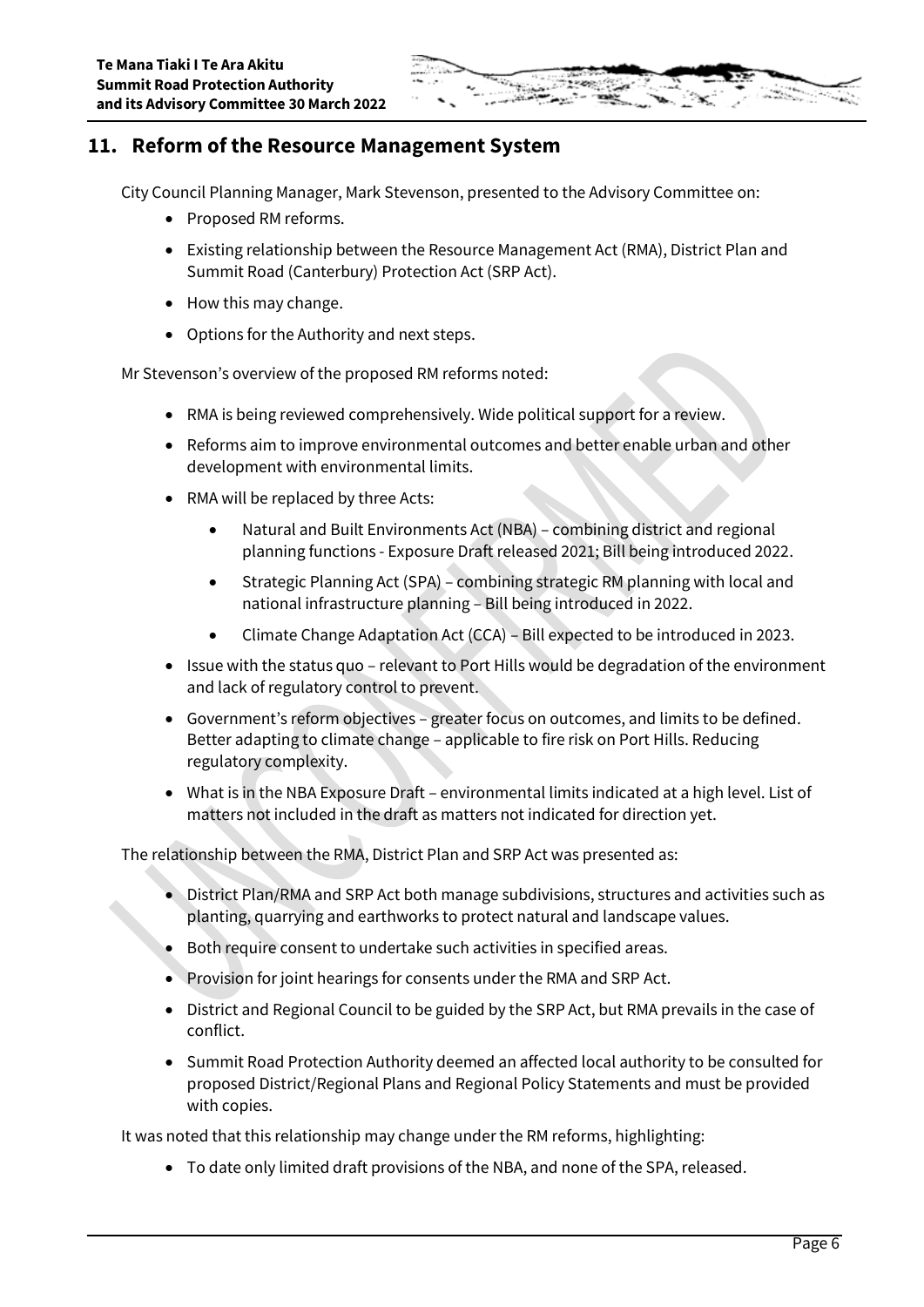- 
- The existing RM recognition that the SRP Act, and other "Special Acts", also manage specific resources could be continued in the NBA and SPA, with a similar relationship.
- Alternatively, it may be considered that the management provided by such Special Acts could be adequately achieved through the NBA and SPA.

Lack of indication from Government to date on direction. Reforms progressing quickly; may learn more at end of the year – whether intends to retain recognition of Special Acts.

The options for the Authority were suggested to be:

- i. Proactively engage with MfE prior to the NBA and SPA bills being introduced;
- ii. Proactively engage with the Minister and local MPs prior to the NBA and SPA bills being introduced; and/or
- iii. Submit on the NBA and SPA bills to the Select Committee.

Mr Stevenson suggested that if options i. and ii. were intended to be pursued then these might be considered to be progressed as soon as possible as next steps. Mr Stevenson can facilitate engagement with MfE to find out where their thinking is at with legislation that exists alongside the RMA and the future of those Acts. He also noted Canterbury would have one plan under the reform replacing the District Plans and Regional Plans, the provisions of which would then be considered for enabling protection of the amenities of the Port Hills.

Members discussed the possibility of engaging with MfE on:

- Improvements for the environment (issue with limit on what the Authority can do) balancing protection and enhancement as a discussion point.
- Water storage along Summit Road for fire management (process for addressing limits on storage allowed) – balance of protection and resilience as a discussion point.
- Possibility of natural catchments filling water storage.
- Including Mr Devlin and FENZ in discussions of what suitable for the future.

Mr Devlin alluded to the conundrum of resolving restoration of the natural biodiversity versus preservation of the status quo and scenic views/amenity, as relevant to the overall conversation. He pointed to the relevance to the conversation of a Port Hills Parks Plan, previously considered in terms of a Master Plan, however this may look, to resolve and drive the high level planning. Mr Hamilton of FENZ noted their perspective of seeking consistency with the Fire Fighting Code of Practice, and support for water access points on the Summit Road as important to fire fighting.

# **12. Annual Plan Submission**

Tim Scandrett declared an interest in this item and sat back from the discussion and voting on this item.

The Advisory Committee took the draft submission as read. The Advisory Committee Chair raised the prospect in connection with the advancement of the Port Hills Management Plan and the reform of the RM system, which may lead to review of the SRP Act, that there may be advantage for the governance of the Port Hills in using the mechanisms of the SRP Act to extend its geographical jurisdiction across the area. This would be to have the Authority provide a more unified governance lead of an overarching plan in order to overcome issues with the current divisions of the governance of the Port Hills across different bodies that he implied adds complexity.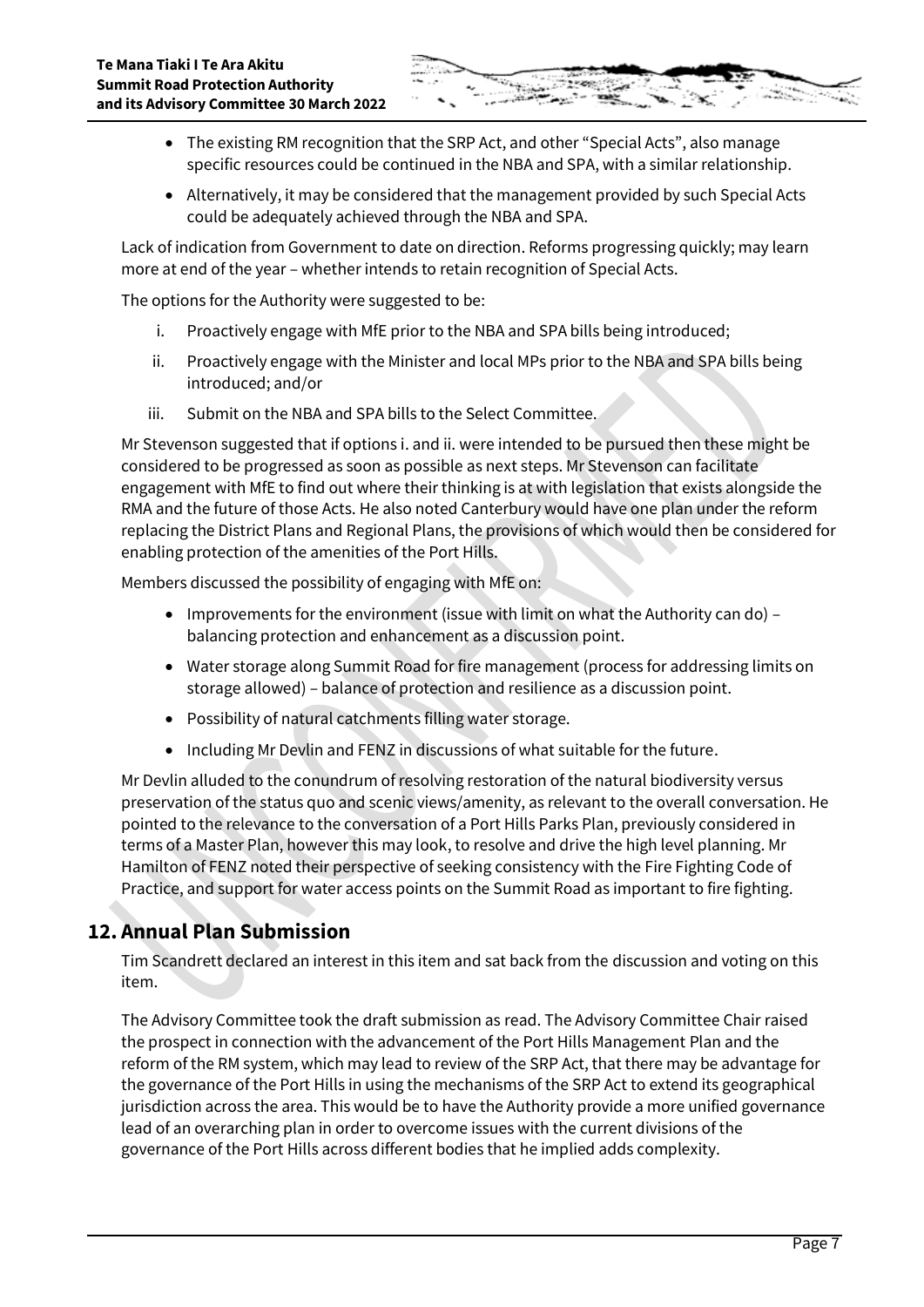Staff noted that feedback to be fed through for consideration of City Council staff reviewing the reform of the RM system, noting, as was acknowledged, the mechanisms of the SRP Act would need reform for such a role and it warrants review generally as dated. Mr Devlin was not encouraging of extending the jurisdiction of the current mechanisms of the SRP Act above other governance arrangements, noting issues, and seeing value in the diversity the different bodies involved in the Port Hills bring.

Mr Devlin explained some of the impediments there had been to advancing a Port Hills Parks Plan, and the road show engagement with Community Boards, and guardians of publically accessible land, that been intended with a desire to not incur the difficulties of a statutory reserve management plan process, aiming instead for a more useful good high level plan / catchment plans to guide activities.

Denis Aldridge moved that the staff recommended submission to the City Council be adopted. The motion was seconded by Advisory Committee Chair Loughton and when put to the meeting was carried unanimously.

In the discussion of Item 14 below, a member raised consideration that environmental and cultural aspects need to be reviewed, which was agreed to relate more to this Item or in fact to the review occurring, with staff inviting any detail that may be supplied to feed into future development of the Port Hills Parks Plan or submissions/engagement on the RM reform there may be opportunity for.

### **Advisory Committee Resolved SRPC/2022/00005**

That the Advisory Committee:

1. Recommends that the Authority makes the submission on the Christchurch City Council's Annual Plan 2022-23 attached to the agenda (with the vision document appended); particularly to: *Request that the City Council gives appropriate prioritisation to the advancement of a Port Hills Management Plan in line with its resolution of 22 March 2018 to request that the Plan be advanced as soon as possible recognising that the outcomes and objectives of that Plan may assist in achieving positive outcomes for the Summit Road and other affected roads in the area covered by that Plan.*

Denis Aldridge/Paul Loughton **Carried**

Tim Scandrett declared an interest in this item and took no part in the discussion or voting on the matter.

# **13. Annual Report for the Year Ending 30 June 2021**

The Advisory Committee took the draft Annual Report for the Year Ending 30 June 2021 as read.

Advisory Committee Chair Loughton moved that the draft Annual Report attached to the agenda be adopted as final. The motion was seconded by Denis Aldridge and when put to the meeting was carried unanimously.

### **Advisory Committee Resolved SRPC/2022/00006**

That the Advisory Committee recommends that the Authority:

1. Adopts the Annual Report for the year ending 30 June 2021 attached to the agenda.

Paul Loughton/Denis Aldridge **Carried**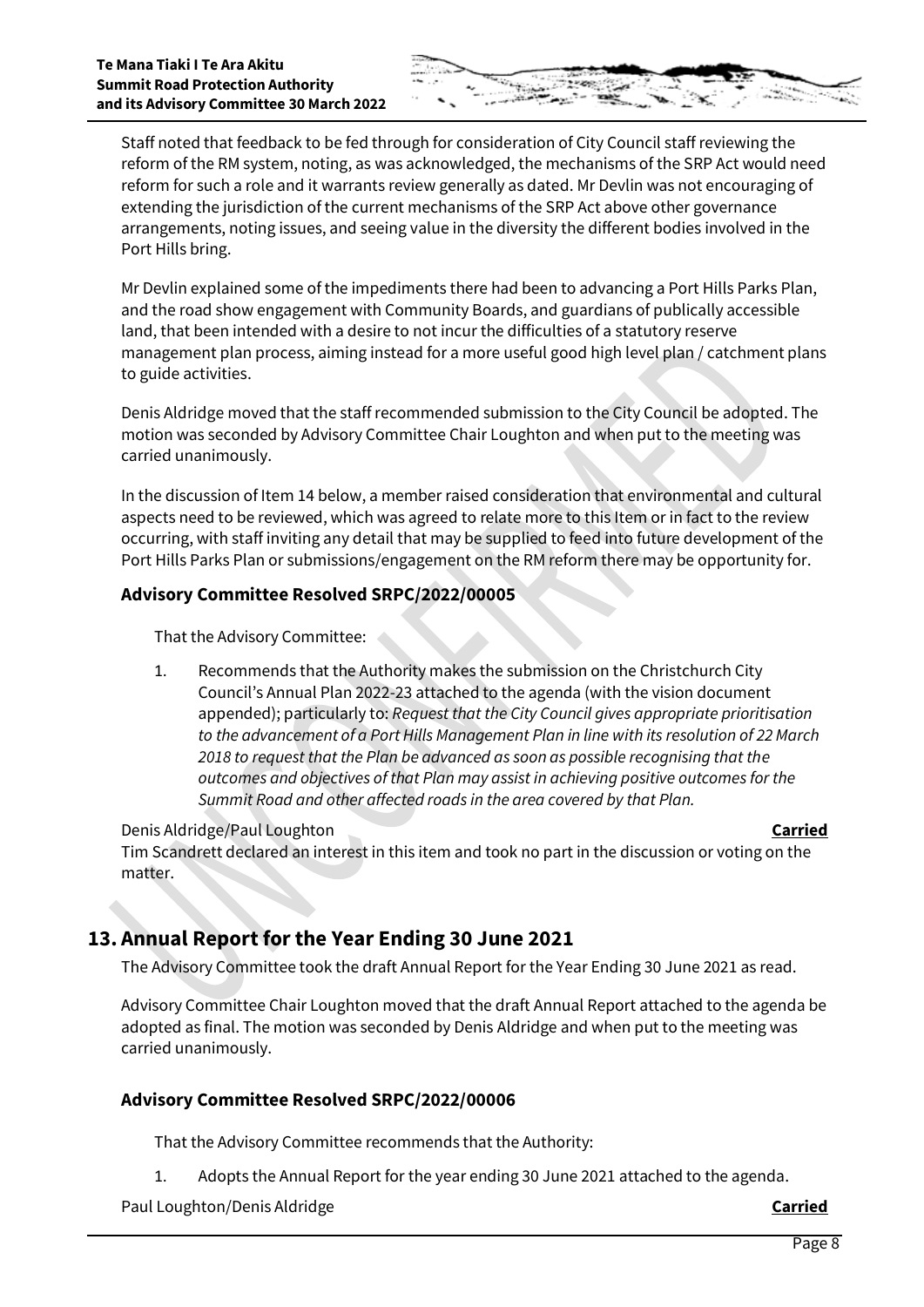

# **14. Draft Annual Plan and Budget for 2022-23**

The Advisory Committee took the draft Annual Plan and Budget for 2022-23 as read. Staff spoke to the rationale for the recommendations around delegations, staffing and process, as supporting the Authority to duly fulfil its role and appropriately minimise liability, which members supported.

Advisory Committee Chair Loughton moved that the staff recommendations be adopted, including the adoption of the draft Annual Plan and Budget as final. The motion was seconded by Denis Aldridge and when put to the meeting was carried unanimously.

### **Advisory Committee Resolved SRPC/2022/00007**

That the Advisory Committee recommends that the Authority:

- 1. Adopts the Annual Plan and Budget for 1 July 2022 30 June 2023 attached to the agenda.
- 2. Approve for immediate effect the amended Delegations Register appended to the draft Annual Plan and Budget for 1 July 2022 – 30 June 2023, and approves that the Executive Secretary's functions may be divided across council staff or contracted out as indicated in the Register by arrangement of the contributory Councils – recognising that relevant Council Unit Heads/Managers or Advisors may execute and integrate the delegated functions as necessary.
- 3. Requests that the contributory Councils recognise and support the executive and secretarial functions of the Authority being carried by council staff by making more provision for them, including provision for compliance, and consent and compensation processing.
- 4. Requests that the territorial authorities responsible for the protected land adjoining the Summit Road enable applicants for activities on that land to advance applications for such other consents, approvals, leases, licences, or any other permissions as the territorial authority may administer, without requiring the Authority's consent first (even though it may be required as a condition of such other permission).

Paul Loughton/Denis Aldridge **Carried**

# **15. Members' Information Exchange**

The members had no information to exchange on this occasion that was not elsewhere discussed in the meeting in relation to the agenda items.

The Advisory Committee concluded its meeting at 6.31pm, at which time the Authority reconvened.

The Authority received a public forum presentation from Fire and Emergency New Zealand (FENZ).

#### **5.1 Fire and Emergency New Zealand**

Wayne Hamilton and Dean Baker presented on behalf of FENZ and spoke in favour and explanation of:

 Low flammability plant species – project advancement, and the difference the choice of these makes to fire fighting. Importance of educating and encouraging the public in this regard – providing availability of relevant species and information.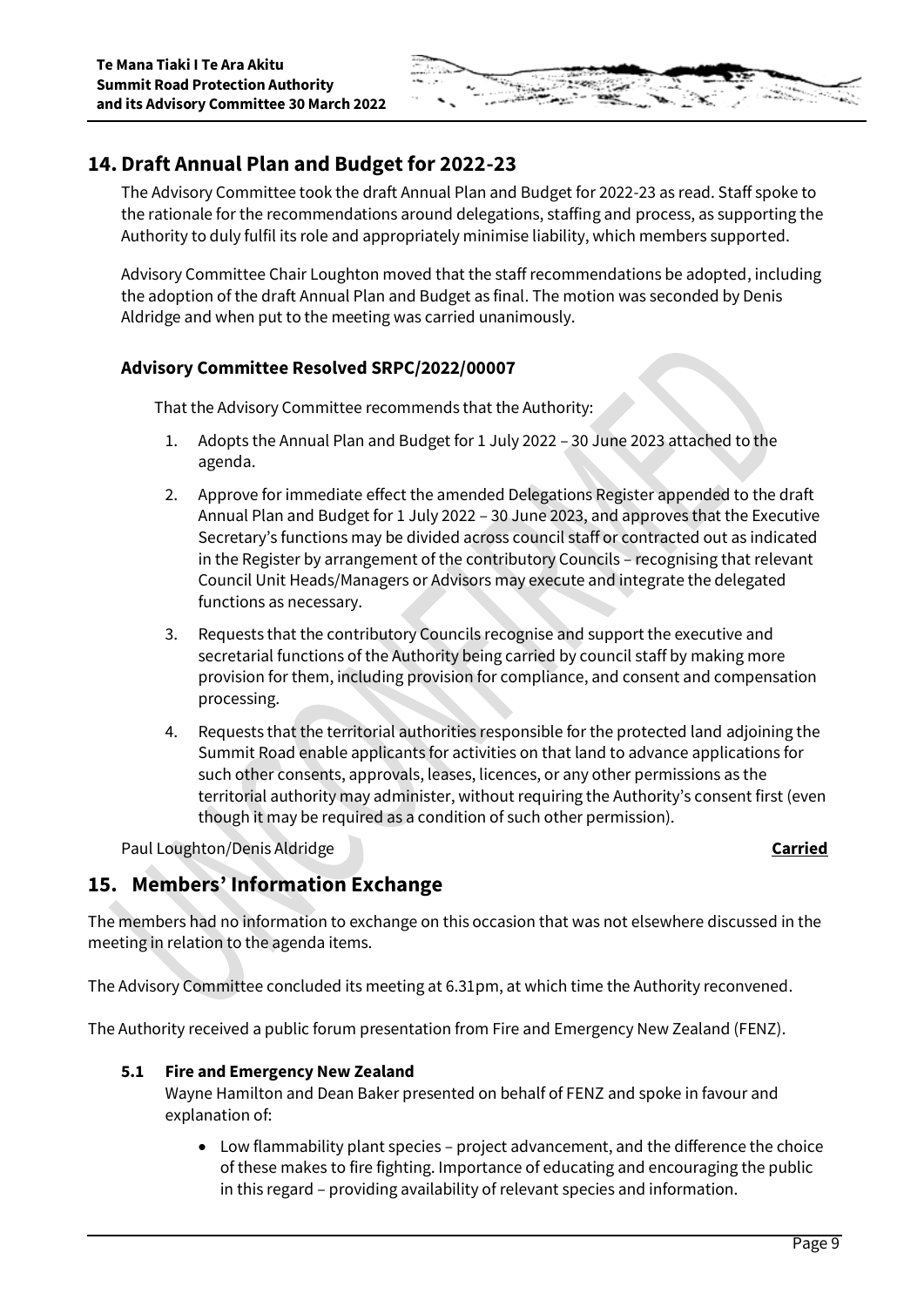- Access for fire fighting exercises importance to fire fighting readiness and outcomes of ensuring good access to be integrated into systems and practice.
- Fire dectection technologies project system of notifications and alarms being advanced.
- Excellent work of Park Rangers on fuel hazard removal from side of road on Port Hills.

# **16. Authority Consideration of Item 12: Annual Plan Submission**

Authority Chair Scandrett declared an interest in this item and sat back from the discussion and voting on this item. Jeff Bland stepped into his place for this item and moved that the Advisory Committee's recommendations be adopted. The motion was seconded by Tori Peden and when put to the meeting was carried unanimously by those voting.

### **Authority Resolved SRPC/2022/00008**

That the Authority:

1. Makes the submission on the Christchurch City Council's Annual Plan 2022-23 attached to the agenda (with the vision document appended); particularly to: *Request that the City Council gives appropriate prioritisation to the advancement of a Port Hills Management Plan in line with its resolution of 22 March 2018 to request that the Plan be advanced as soon as possible recognising that the outcomes and objectives of that Plan may assist in achieving positive outcomes for the Summit Road and other affected roads in the area covered by that Plan.*

Jeff Bland/Tori Peden **Carried** Tim Scandrett declared an interest in this item and took no part in the discussion or voting on the matter.

# **17. Authority Consideration of Item 13: Annual Report for the Year Ending 30 June 2021**

Tori Peden moved that the Advisory Committee's recommendations be adopted. The motion was seconded by Jeff Bland and when put to the meeting was carried unanimously.

### **Authority Resolved SRPC/2022/00009**

That the Authority:

1. Adopts the Annual Report for the year ending 30 June 2021 attached to the agenda.

Tori Peden/Jeff Bland **Carried**